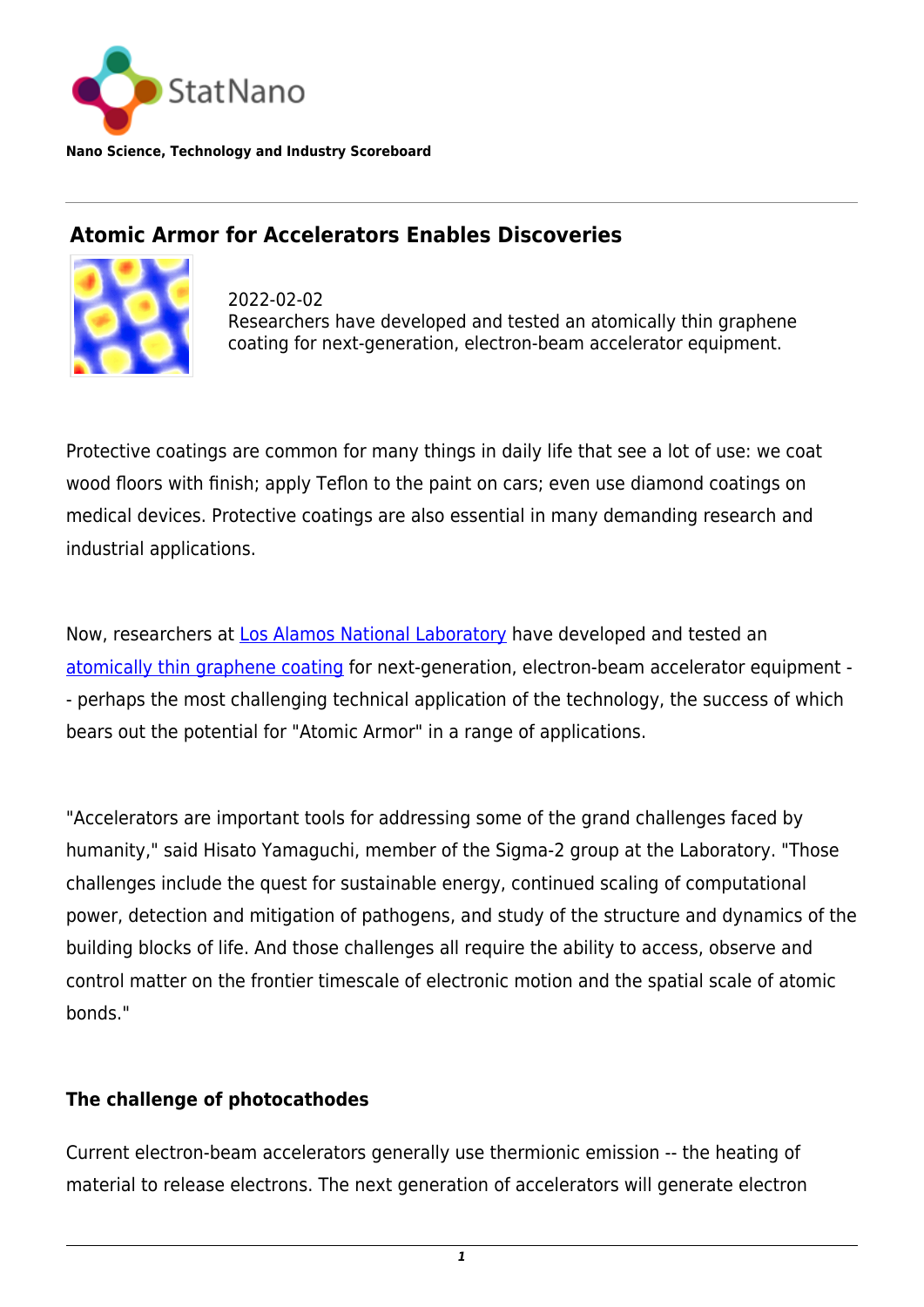sources from photons, using photocathodes -- materials that can convert photons to free electrons and thus electron beams. The nature of that process produces corrosive gases that add significant wear and tear on the photocathodes, interrupting research for service and adding time and cost to projects.

"Accelerators of the future demand increasingly high-performance electron beams," said Yamaguchi. "But those performance requirements dramatically outstrip the capabilities of present state-of-the-art electron sources."

For photocathodes to work in next-generation accelerators, a suitable protective coating needed to be found. That's because the reaction from photons striking the photocathodes to emit electrons also produces corrosive gas that can quickly degrade the bialkali thin-film photocathodes, made of antimony, potassium and cesium.

Cesium is the ideal material for accelerators because it has a low work function. Work function is the amount of energy needed to remove an electron from the material and place it in a vacuum, a necessary step in electron-beam production. That low work function comes at a cost, though, in the form of increased damage from chemical reactions and sensitivity to ion back-bombardment. Thin film photocathode lifetimes are limited even in ultrahigh vacuum states.

## **Graphene provides promising results**

Researchers sought a material that could protect the photocathode while also allowing electrons to be emitted. They found their answer in graphene.

"As far as I know, there is no other material which can both transmit electrons and at the same time protect the material," said Yamaguchi. "A very porous material will allow electrons to transmit, but then you can't protect the material from corrosive gas. The uniqueness of graphene is that it's atomically thin enough to transmit electrons, but the atomic structure is also packed just enough so that no corrosive gas can permeate it."